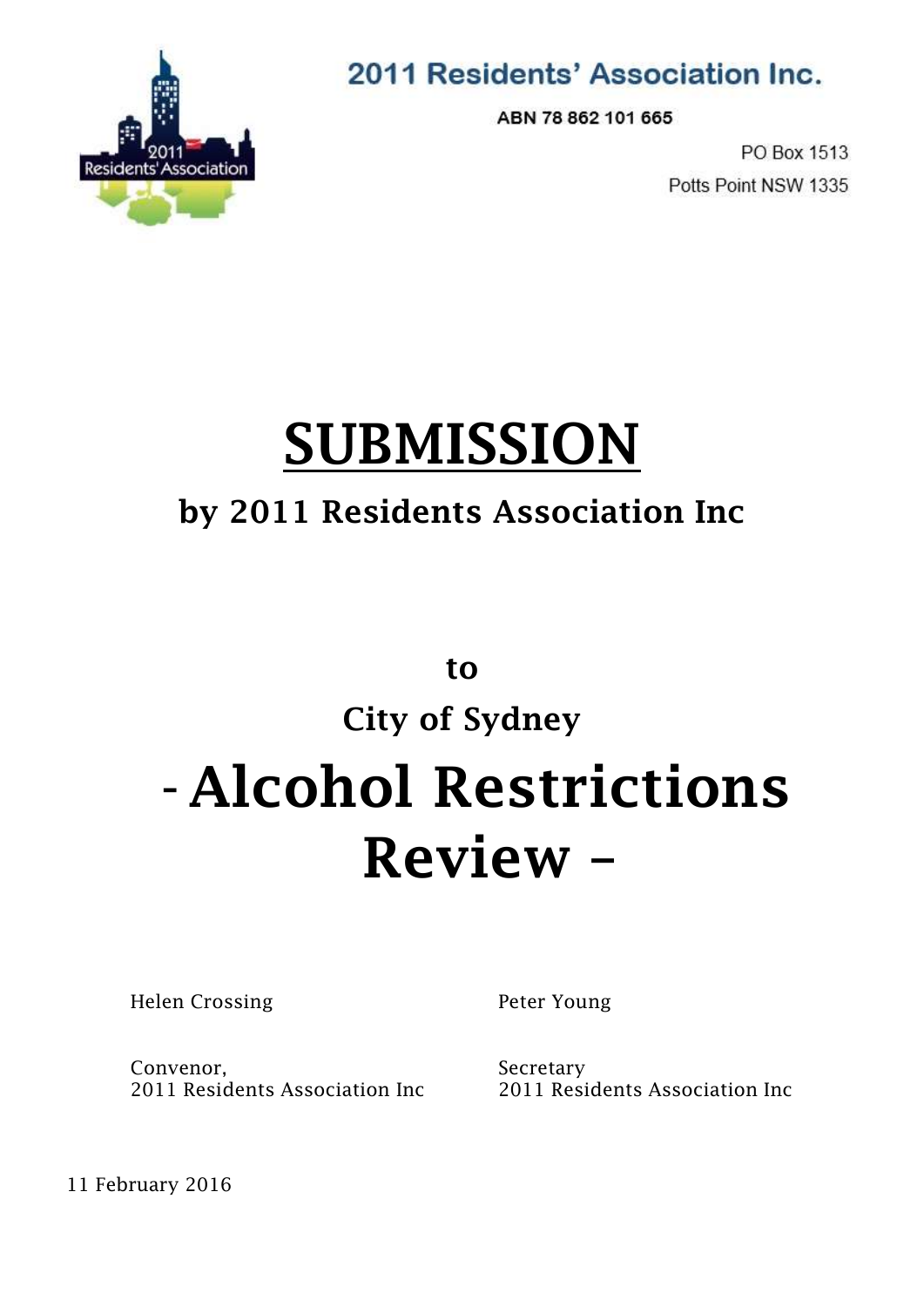### **SUBMISSION**

## - **Alcohol Restrictions Review –**

#### **2011 Residents Association Inc**

2011 Residents Association Inc is a community based organisation established to protect and enhance the residential amenity for those residents of the suburbs in the 2011 postcode area, namely Potts Point, Elizabeth Bay, Rushcutters Bay and Woolloomooloo.

As at census night in the year 2011 there were 18,038 residents of the 2011 postcode area.

#### **Kings Cross**

Within the postcode area is the location known as Kings Cross, which for local residents is the "shopping area", providing supermarkets, shops, professional services, cafes and restaurants, coffee shops, gymnasiums and liquor outlets.

Kings Cross has a reputation as a night time entertainment area, particularly for those who do not live in the area and who visit, during the evening and particularly on weekends.

Between 2007 and 2013 there was an explosion of DA approvals, approving the use of premises for the supply of alcohol (see diagram). Armed with these DA approvals, the occupiers were able to obtain liquor licences from the NSW government, which permitted them to lawfully supply alcohol on the premises.



Alcohol outlets in #kingscross in 2007 (marked in red)



Alcohol outlets (marked in red) in #kingscross in 2013.

Concentration of alcohol outlets in a small area (alcohol outlet density) is a major driver of alcohol fuelled violence [ Zhu, L, Gorman, DM & Horel, S 2004, 'Alcohol outlet density and violence: a geospatial analysis' *Alcohol & Alcoholism* vol. 39, no. 4, pp. 369–375]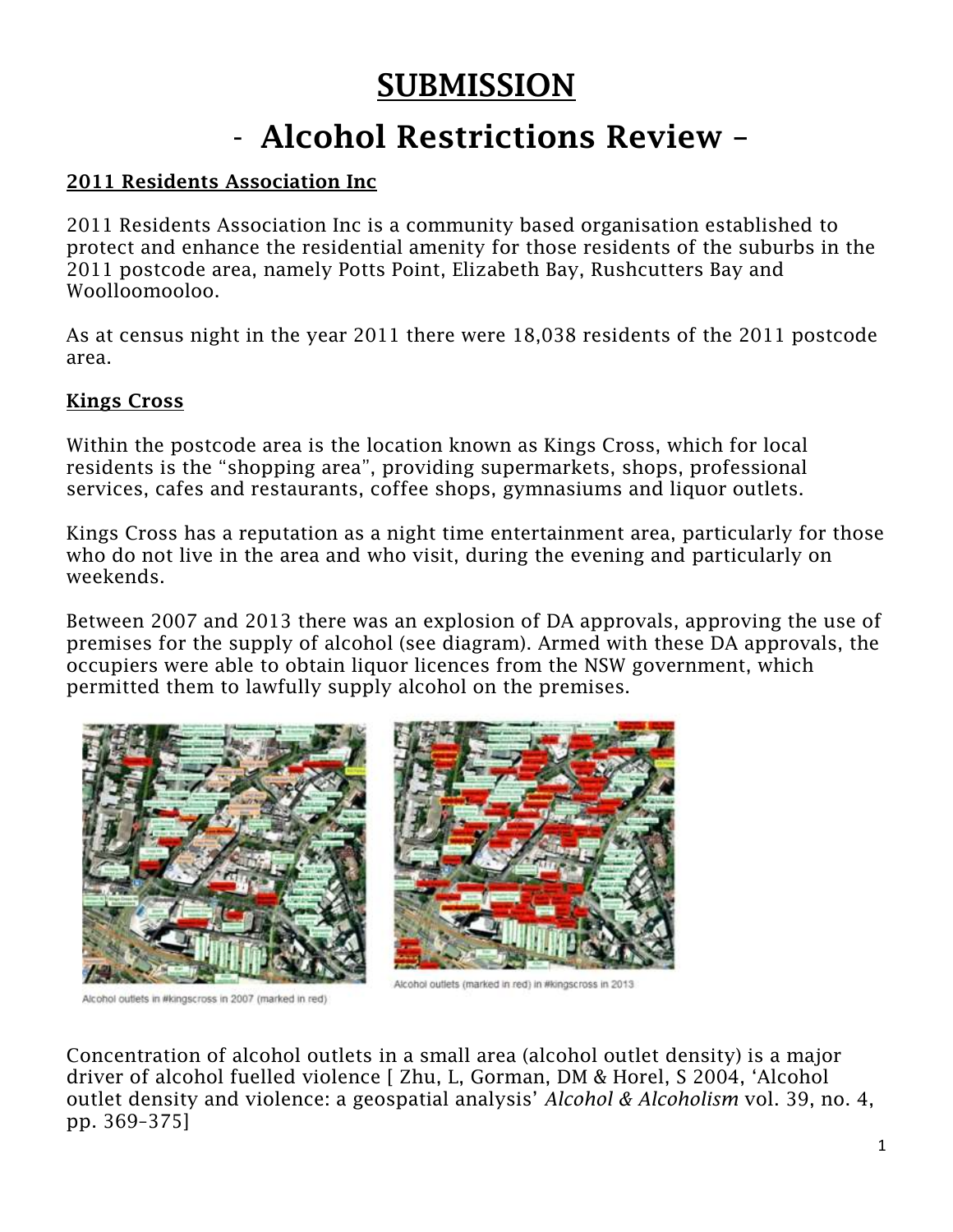Over-crowding on the streets of Kings Cross, particularly on weekend nights, and associated violence had been a major concern for residents for many years. There were two deaths resulting from coward punches which attracted huge media exposure.



In February 2014 the NSW government enacted a suite of measures (including limiting the time alcohol can be supplied) which have become known colloquially as "lockout laws".

Residents have overwhelmingly welcomed the lockout laws and enjoyed a huge improvement in residential amenity over the past two years.

#### **The City of Sydney proposal**

It is proposed to introduce across the City:

a. Alcohol prohibited zones (applying to parks and open spaces), and b. Alcohol free zones (applying to roads and footpaths)

to parks and streets listed in the proposal with a uniform commencement date in mid-2016 and ending on a uniform date 4 years later in 2020.

**2011 Residents Association Inc supports the concept of having a uniform commencement and ending date**, as it simplifies the process of renewal and avoids a plethora of zones with different dates which creates administrative difficulties for renewal.

It is noted there is nothing to prevent established zones from being deleted from the restrictions or new zones added during the course of that four-year period.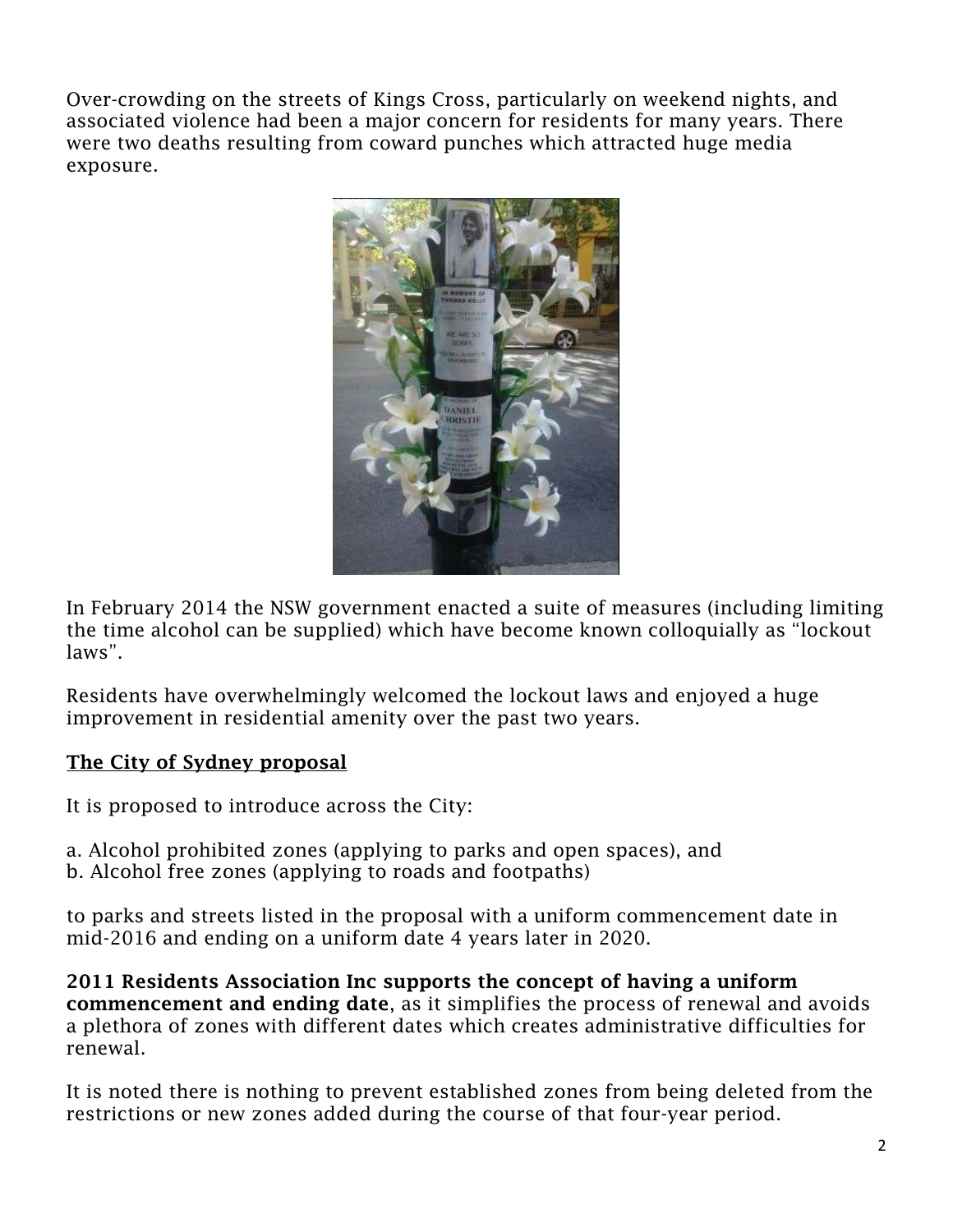**2011 Residents Association submits that in the event new zones are added the period for the operation of the zone end on the common ending date in 2020**. Thus its renewal, will be considered at the same time as the whole of the zones are considered. This will reduce administrative work.

#### **No specific submission on proposed zones**

2011 Residents Association Inc makes no submission on the proposed zones. We note the ability to add to or delete from the zones during the four-year period. Should residents strongly request same, appropriate requests to the City will be made.

The review period for submissions was set between January 2016 and early February 2016. This period is the traditional Australian summer holiday season and we have been unable to fully consult with members and residents to make any worthwhile suggestions in this regard.

#### **This submission**

This submission addresses other matters vital to the effective operation of the zones.

- 1. Signage
- 2. Conundrum: Alcohol Free Zones and Outdoor Dining Area

#### **1. Signage**

#### **1.1 Alcohol Prohibited Zone signage (parks)**

This submission does not address the required signage for alcohol prohibited zones

#### **1.2 Alcohol Free Zone signage (streets)**

Section 644C(3) of the Local Government Act 1993 states:

*(3) An alcohol-free zone operates only so long as there are erected at the outer limits of the zone, and at suitable intervals within the zone, conspicuous signs:*

*(a) stating that the drinking of alcohol is prohibited in the zone, and*

*(b) specifying the period (or, in the case of a zone established for one or more special events, the day or days) for which the alcohol-free zone is to operate, as specified in the resolution by which it was established*.

Thus to ensure a declared alcohol free zone is operational and enforceable there must be erected in the street the required signage.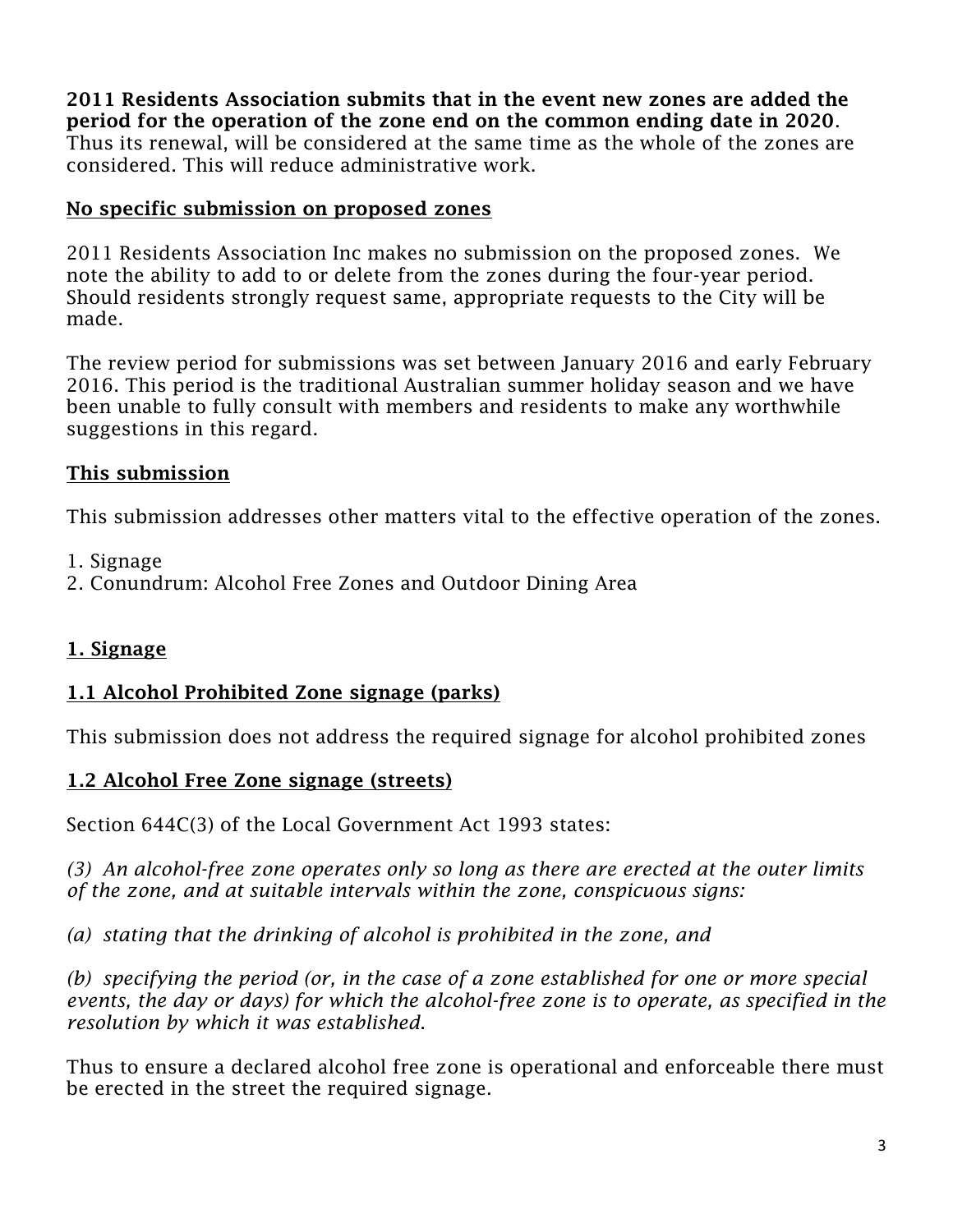The signage must be:

- Conspicuous
- Erected at the outer limits of the declared zone AND at suitable intervals within it
- State the period (the date at least until which the declared zone expires) the zone operates

#### **1.2.1 Conspicuous**

There have been complaints made by residents that signage erected in the 2011 postcode area is in certain areas not prominent enough, so that on occasions people have been drinking in the street, genuinely unaware it was an alcohol free zone.

#### *Submission 1*

*An audit be conducted of signage to determine if existing signage is prominent enough be observable. If not, it is recommended that it be removed and replaced with conspicuous signage*.

#### **1.2.2 Signage at outer extremity of zone**

Our attention has been drawn to Kellett Street, Potts Point which was declared an alcohol free zone by resolution of Councillors on 14 December 2015. At present there is NO signage at the southern extremity of Kellett St.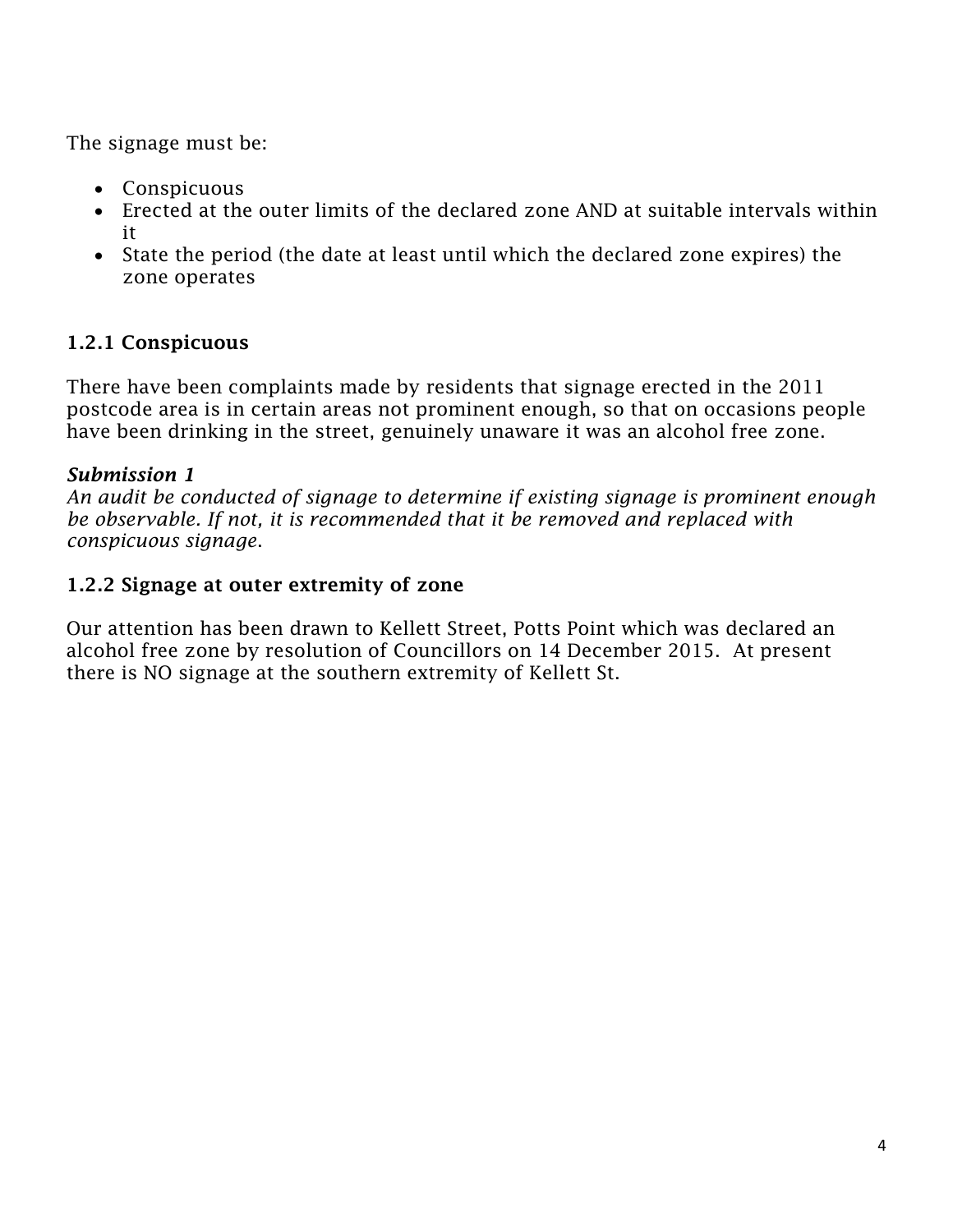

However, as at 17 January 2016 there was a sign at the southern extremity, but apparently it was removed sometime after 17 January. The sign was very old and disclosed an expiry date for the alcohol free zone in 2004!



**1.2.3 Period of operation of Zone**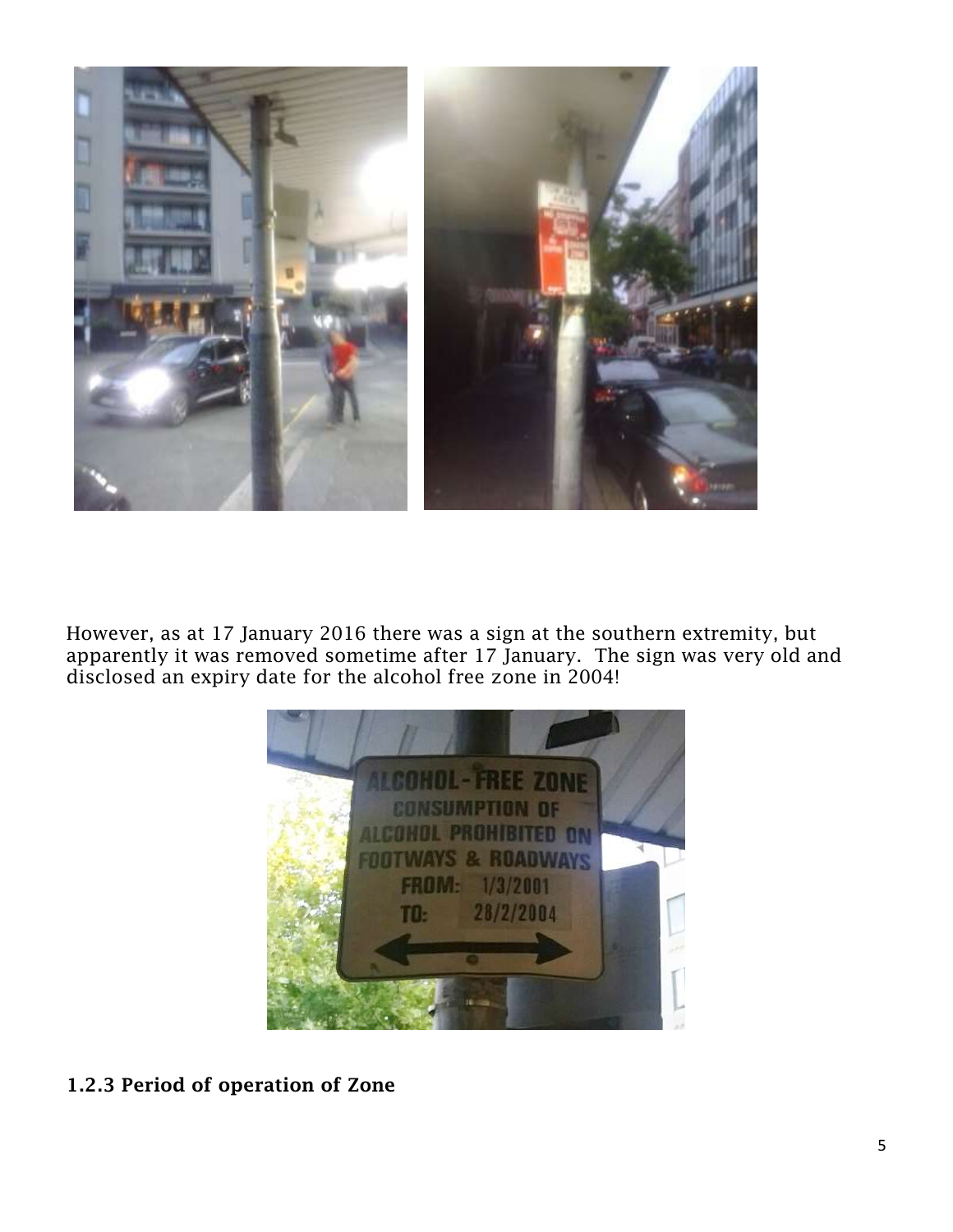There appears to be two types of signs displayed in Kings Cross:

#### **1.2.3.1 Old white signage**

This signage was before circa 2010.



It appears around about 2010 the dates on these old white signs was not updated, and since about 2010 many remained in place showing expired dates.

In late December 2015 it seems these old white signs, which up until then had been showing expired dates, were "updated" with stickers to show the current expiry date according to the resolution of December 2015.

For example the sign at the corner of Mansion Lane and Ward Ave is depicted in photographs below as at 23 December 2015 and 11 January 2016.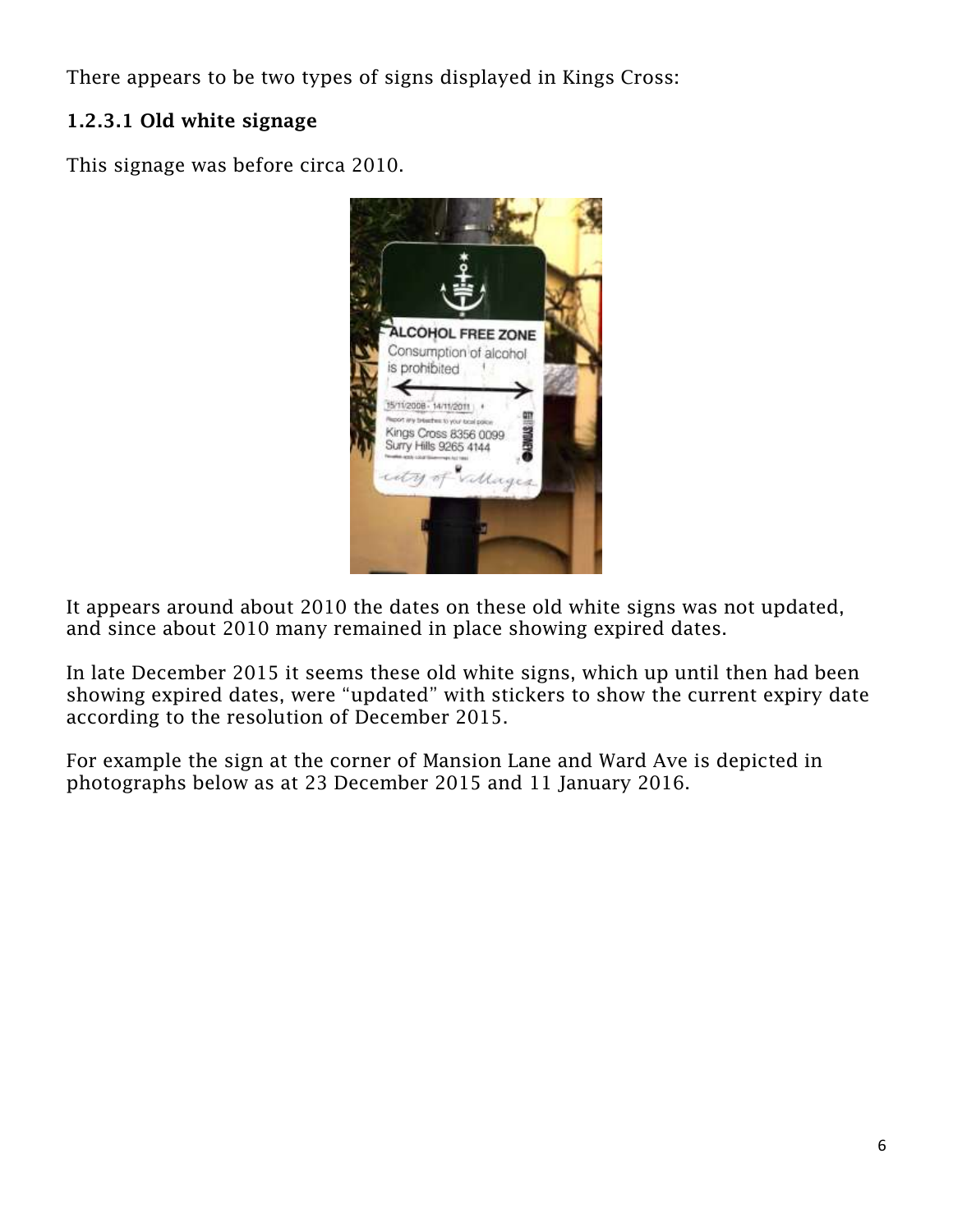

#### *Submission 2*

*An audit be conducted of all "old white" alcohol free zone signs to ensure they show an expiry date of the current declared alcohol free zone, and if they don't appropriate sticker be affixed to them to show the correct date*.

#### **1.2.3.2 New brown signs**

Possibly around 2010 there were erected "new brown" signs in alcohol free zones. These "new brown" signs when erected where devoid of any dates/time indicator of expiry of zone.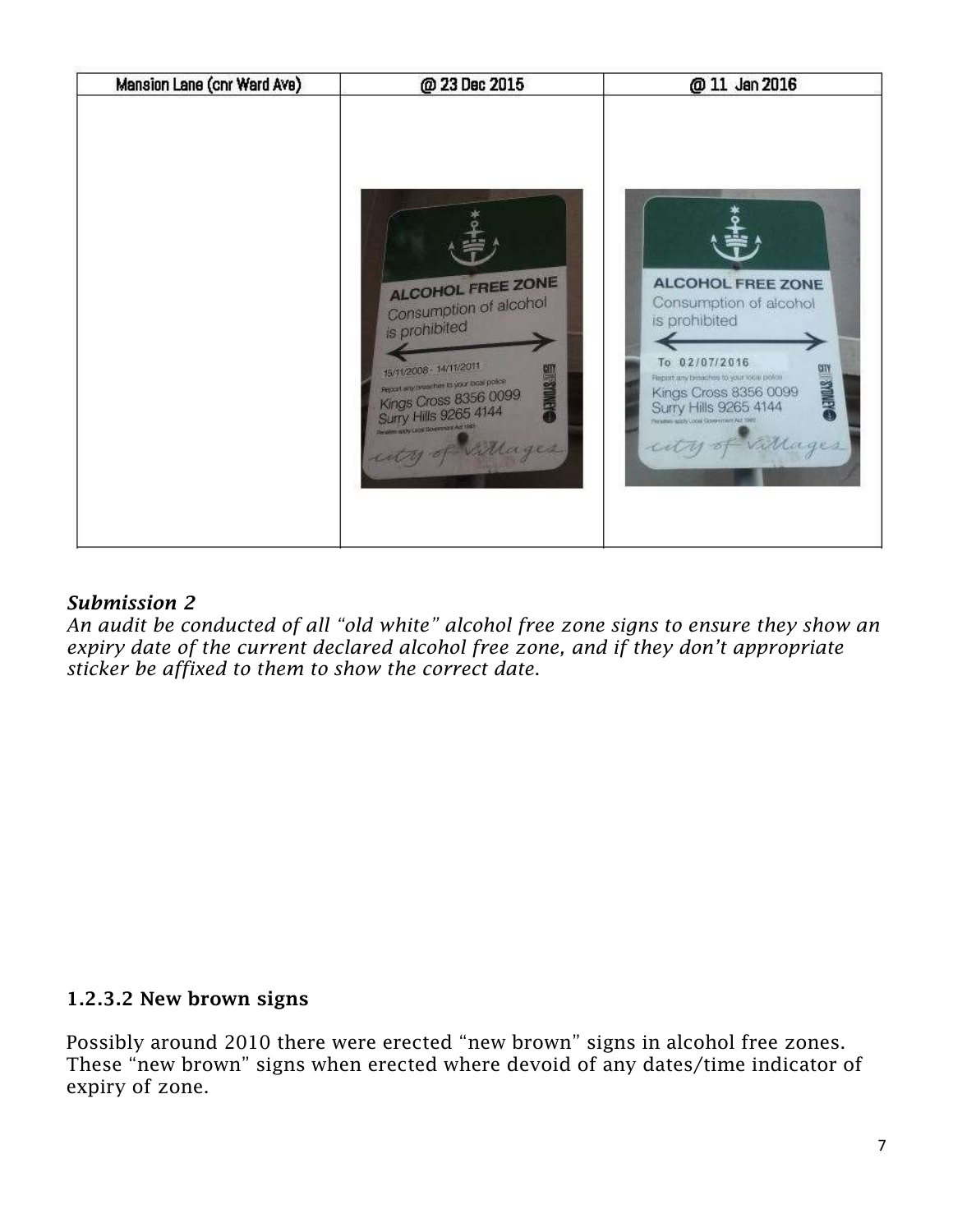

It seems sometime after late December 2015 expiry date stickers were added to these old brown signs.

For example, the sign in Ward Ave, near Roslyn Street is shown as at 23 December 2015 and 11 January 2016 in the photos below.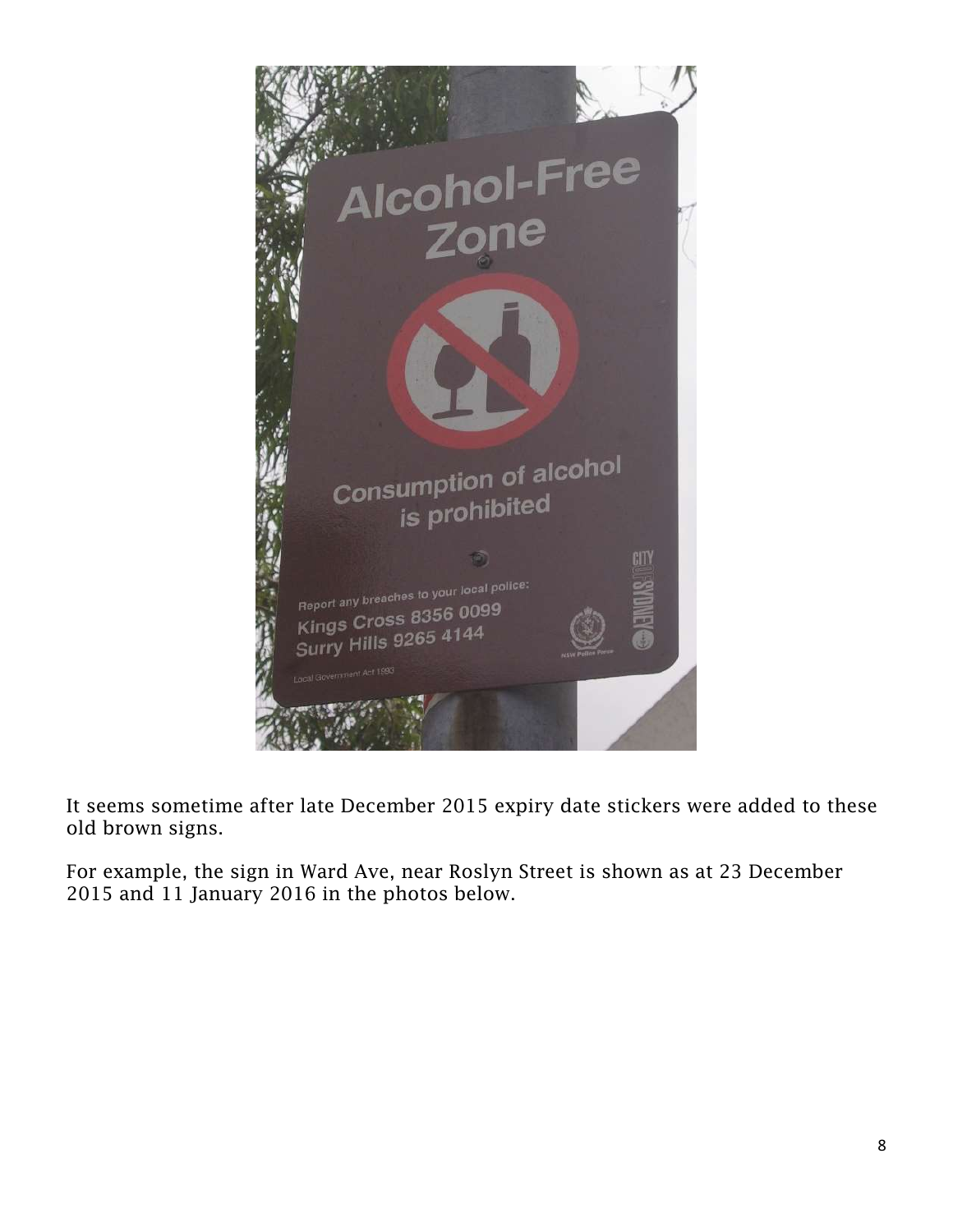

#### *Submission 3*

*An audit be conducted of "new brown" signs to ensure they are displaying correct date information of the expiry date of the current declared alcohol free zone*.

#### **1.2.4 Importance of having correct signage to create operational (enforceable) zones**

Whilst the City of Sydney has the responsibility of erecting the signage to create operational (and enforceable) zones, the NSW Police have the responsibility of enforcing the zones.

Wherever the signage is defective (for example the signage in Kellett St currently does not create an operational zone because of the lack of signage at its southern extremity, or the situation which existed for many years where the old white signage did not display dates of a current declaration or the situation which existed for many years where the new brown signage did not display any date notification) the zone is not operational and the Police are not legally justified in enforcing it. There is anecdotal suggestion that even though the signage was defective in the past, the Police enforced a declared zone by bluff.